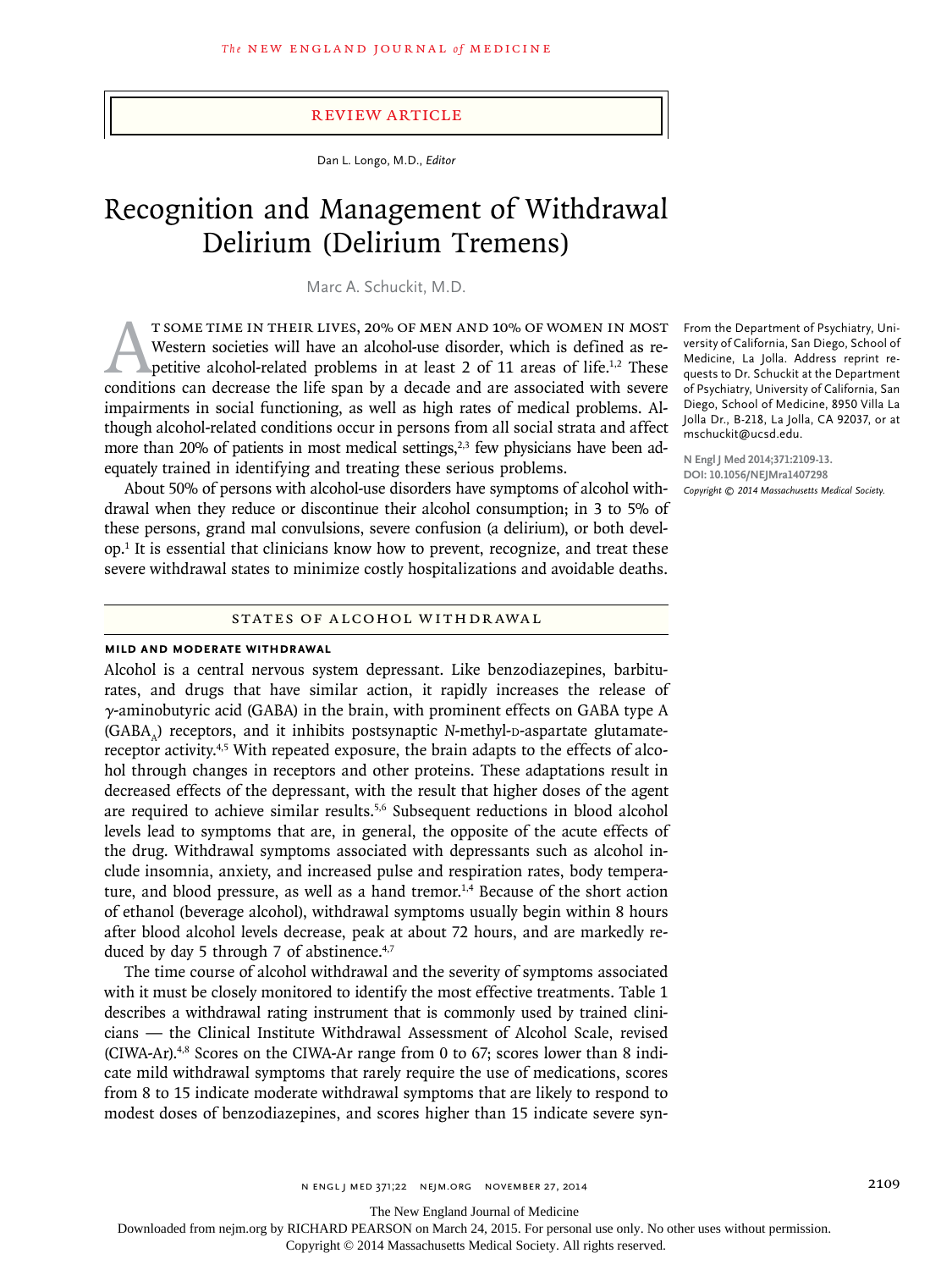| Table 1. Clinical Institute Withdrawal Assessment of Alcohol Scale, Revised.*                                                         |                                                                      |
|---------------------------------------------------------------------------------------------------------------------------------------|----------------------------------------------------------------------|
| <b>Components of Scale</b>                                                                                                            | <b>Most Severe Manifestations</b>                                    |
| Nine items scored on a scale ranging from 0 (no symptoms) to 7 (most<br>severe symptoms)                                              |                                                                      |
| Nausea or vomiting                                                                                                                    | Constant nausea with vomiting                                        |
| Tremor                                                                                                                                | Severe tremor, even with arms extended                               |
| Paroxysmal sweats                                                                                                                     | Drenching sweats                                                     |
| Anxiety                                                                                                                               | Acute panic                                                          |
| Tactile disturbances (itching, numbness, sensation of bugs crawling<br>on or under the skin)                                          | Continuous hallucinations                                            |
| Auditory disturbances (sensitivity to sound, hearing things that are<br>not there)                                                    | Continuous hallucinations                                            |
| Visual disturbances (sensitivity to brightness and color, seeing<br>things that are not there)                                        | Continuous hallucinations                                            |
| Headache, sensation of a band around the head                                                                                         | Extremely severe headache                                            |
| Agitation                                                                                                                             | Pacing during most of interview with<br>clinician or thrashing about |
| One item scored on a scale ranging from 0 (no symptoms) to 4 (disoriented<br>with respect to place or person)                         |                                                                      |
| Orientation and clouding of sensorium                                                                                                 |                                                                      |
| * Data are from Kosten and O'Connor. <sup>4</sup> Total scores on this clinician-rated. 10-item scale range from 0 to 67, with scores |                                                                      |

\* Data are from Kosten and O'Connor.4 Total scores on this clinician-rated, 10-item scale range from 0 to 67, with scores less than 8 indicating mild alcohol withdrawal that probably will not require the use of medications, 8 to 15 moderate withdrawal, and more than 15 severe withdrawal associated with a danger of grand mal seizures, delirium, or both. Some studies use a score of 10 as the cutoff point between mild and moderate withdrawal.

dromes that require close monitoring to avoid seizures and alcohol withdrawal delirium (delirium tremens).

# **Withdrawal Delirium (Delirium Tremens)**

The criteria for withdrawal delirium, described in Table 2, are delirium (a rapid-onset fluctuating disturbance of attention and cognition, sometimes with hallucinations) plus alcohol withdrawal. $1,7,9$ Clinicians differ in how well they adhere to these criteria, so it is difficult to determine the prevalence of withdrawal delirium, and rates depend on whether persons with this condition were treated as outpatients, as general medical or psychiatric inpatients, or as patients in an intensive care unit (ICU). Most studies estimate that 3 to 5% of patients who are hospitalized for alcohol withdrawal meet the criteria for withdrawal delirium.7,10,11 Retrospective chart reviews based on diagnoses made by general clinicians show higher but less reliable rates.

Withdrawal delirium usually begins about 3 days after the appearance of symptoms of alcohol withdrawal and lasts from 1 to 8 days or more (usually 2 or 3 days).<sup>7,9,12</sup> Approximately 1 to 4% of hospitalized patients who have withdrawal delirium die; this rate could be reduced if an appropriate and timely diagnosis were made and symptoms were adequately treated.<sup>7,9,11,13</sup> Death usually results from hyperthermia, cardiac arrhythmias, complications of withdrawal seizures, or concomitant medical disorders.<sup>14,15</sup>

Delirium during alcohol withdrawal is predicted by the following: CIWA-Ar scores above 15 (especially in association with a systolic blood pressure >150 mm Hg or a pulse rate >100 beats per minute), recent withdrawal seizures (seen in 20% of persons with delirium), prior withdrawal delirium or seizures, older age, recent misuse of other depressant agents, and concomitant medical problems.7,10,11,13,16,17 The latter include electrolyte abnormalities (e.g., low levels of potassium, magnesium, or both), low platelet counts, and respiratory, cardiac, or gastrointestinal disease.<sup>7,10,11,17</sup>

# TREATMENT OF WITHDRAWAL **DELIRIUM**

The best approach to the prevention of withdrawal delirium is the identification and treatment of

The New England Journal of Medicine

Downloaded from nejm.org by RICHARD PEARSON on March 24, 2015. For personal use only. No other uses without permission.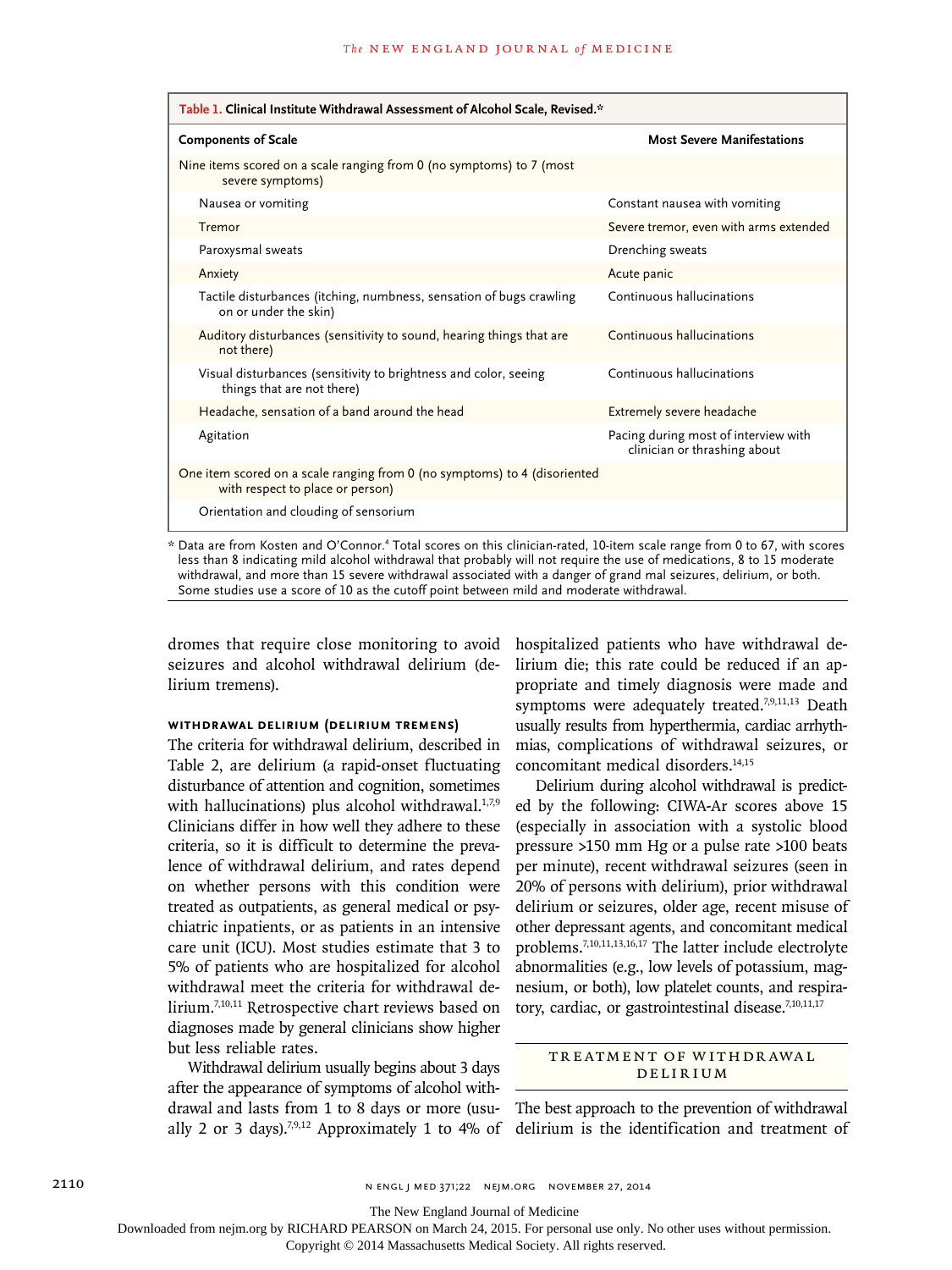preexisting concomitant medical problems and withdrawal syndromes.4 Perhaps because of the low prevalence of withdrawal delirium and the high treatment costs, and because pharmaceutical companies lack profit motives associated with research into new treatments for this condition, few double-blind, controlled, prospective trials of treatments exist. The best evidence is provided in a 2004 review of nine prospective, controlled trials that were conducted between 1959 and 1978<sup>9</sup> and in subsequent noncontrolled studies that were identified in a PubMed search.

The major treatment goals for withdrawal delirium are to control agitation, decrease the risk of seizures, and decrease the risk of injury and death with the use of the methods outlined in Table 3.7,9,13,18-23 Because of the high prevalence of agitation among patients with withdrawal delirium and the potential lethal outcomes, treatment is best carried out in a locked inpatient ward or an ICU.

The approach to the management of withdrawal delirium includes a careful physical examination and appropriate blood tests to identify and treat medical problems that may have contributed to the severe withdrawal state. $9,17$  The same general types of support needed for any patient with delirium should be used for the patient with withdrawal delirium, including helping to reorient the patient to time, date, and place, evaluating and treating the patient in a well-lit room, providing reassurance, performing frequent monitoring of vital signs, and ensuring adequate hydration. A functioning intravenous line should be established; care should be taken when administering glucose to avoid precipitating Wernicke's encephalopathy or thiamine-related cardiomyopathies and to circumvent overhydration in patients who have temporary, alcohol-related, compromised cardiac functioning.18,23 Although thiamine (e.g., 500 mg infused intravenously over the course of 30 minutes once or twice daily for 3 days) and multivitamins are recommended, there is little support for routine administration of magnesium.<sup>9,19,20,24</sup> In patients in whom Wernicke's encephalopathy is suspected, recommended doses of thiamine are even higher (e.g., 500 mg intravenously three times daily for 5 days), in addition to daily parenteral multivitamins.<sup>24</sup>

The mainstay of the pharmacologic treatment of withdrawal delirium is depressants such as benzodiazepines.7,9,12 No single drug of this class

| Table 2. DSM-5 Criteria for Withdrawal Delirium (Delirium Tremens).* |  |
|----------------------------------------------------------------------|--|
|----------------------------------------------------------------------|--|

#### **Criteria for alcohol withdrawal**

Cessation of or reduction in heavy and prolonged use of alcohol

At least two of eight possible symptoms after reduced use of alcohol:

Autonomic hyperactivity

Hand tremor

Insomnia

Nausea or vomiting

Transient hallucinations or illusions

Psychomotor agitation

Anxiety

Generalized tonic–clonic seizures

## **Criteria for delirium**

Decreased attention and awareness

- Disturbance in attention, awareness, memory, orientation, language, visuospatial ability, perception, or all of these abilities that is a change from the normal level and fluctuates in severity during the day
- Disturbances in memory, orientation, language, visuospatial ability, or perception

No evidence of coma or other evolving neurocognitive disorders

\* The criteria are based on the *Diagnostic and Statistical Manual of Mental*  Disorders, fifth edition (DSM-5).<sup>1</sup> A patient who meets the criteria for both alcohol withdrawal and delirium is considered to have withdrawal delirium.

has been shown to be superior to another. Table 3 provides examples of regimens of a drug with a long half-life (diazepam) and of a shorteracting drug (lorazepam).<sup>9,13,18,21</sup> The doses needed to control agitation and insomnia vary dramatically among patients and can be prodigious (e.g., >2000 mg of diazepam in the first 2 days in some patients); this underscores the advisability of providing treatment in a hospital, preferably in an ICU. The severity of symptoms requires that care be directed by clinicians who are well trained in the treatment of this disorder.

Alternative depressant-like drugs have been proposed for uncomplicated withdrawal, but data are lacking regarding their use in persons who have withdrawal delirium. These agents include phenobarbital (up to 1500 mg to 2000 mg administered orally or intravenously on day 1 in patients with delirium<sup>13</sup>); clomethiazole (not available intravenously, but for uncomplicated withdrawal, up to 2304 mg (12 capsules) can be administered orally in divided doses on day  $1^{7,25}$ ); midazolam (one study indicated a dose of up to 2800 mg over 50 days); carbamazepine (approximately 800 mg

The New England Journal of Medicine

Downloaded from nejm.org by RICHARD PEARSON on March 24, 2015. For personal use only. No other uses without permission.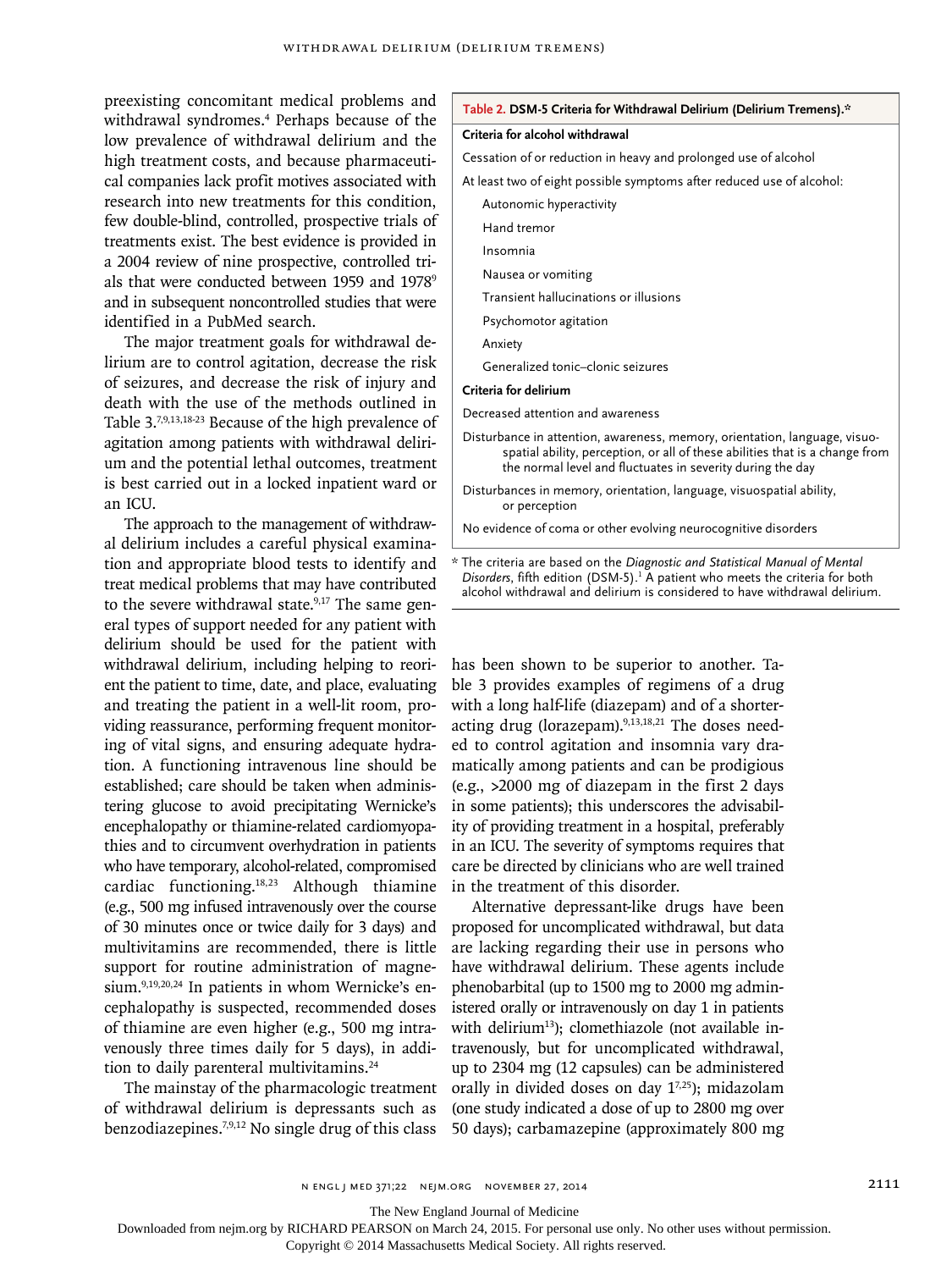# Provide care in an inpatient setting, preferably an intensive care unit. Perform a workup to rule out medical conditions and measure values such as the levels of electrolytes and pancreatic enzymes, hematocrit, and platelet counts; perform liver-function tests. Provide supportive care by monitoring vital signs frequently (e.g., every 15–30 min) in a quiet, well-lit room. Reorient patient to time, place, and person. Administer thiamine intravenously at a dose of 500 mg once or twice a day for 3 days; monitor patient for overhydration.<sup>9,18-20</sup> Provide medications to control agitation, promote sleep, and raise the seizure threshold. Administer primary pharmacotherapy with the use of benzodiazepines, preferably intravenously, in doses high enough to achieve a lightly dozing but still arousable state, while monitoring the patient's vital signs until delirium abates (approximately 3 days).<sup>9</sup> The dose on day 1 is the amount needed to control target symptoms (e.g., diazepam at a dose of 15 mg). Examples of diazepam regimens $9,13,18,21$ : Regimen  $1^{21}$ : administer 10-20 mg intravenously or orally every 1-4 hr, as needed. Regimen 29 : Begin treatment with 5 mg intravenously (2.5 mg/min).<sup>9</sup> If needed, repeat 10 min later. If needed, administer 10 mg intravenously 10 min later. If needed, administer 10 mg again 10 min later. If needed, administer 20 mg 10 min later. Continue to administer 5–20 mg/hr, as needed. Examples of lorazepam regimens<sup>9,18</sup>: Regimen  $1^{18}$ : administer 8 mg intravenously, intramuscularly, or orally every 15 min, as needed. After the patient has received 16 mg, if delirium is still severe, administer an 8-mg bolus intravenously. Then administer 10–30 mg/hr. Regimen 29 : Administer  $1$  to 4 mg intravenously every 5–15 min, $^{\circ}$  as needed. Alternatively, administer 1–40 mg intramuscularly every 30–60 min, as needed. Continue dosing every hr as needed to maintain somnolence. In addition to benzodiazepines, administer adjunctive medications such as the antipsychotic agent haloperidol<sup>9,21,22</sup> for uncontrolled agitation or hallucinations (0.5–5.0 mg intravenously or intramuscularly every 30–60 min as needed for severe agitation or hallucinosis — not to exceed 20 mg; or 0.5–5.0 mg orally every 4 hr up to 30 mg). **Table 3. Suggested Treatment of Alcohol Withdrawal Delirium (Delirium Tremens).**

per day); and oxcarbazepine (approximately 900 mg per day). $7,26-28$ 

In patients who do not have a response to high doses of benzodiazepines (especially patients who are intubated), propofol may be administered (e.g., 0.3 to 1.25 mg per kilogram of body weight, up to 4 mg per kilogram per hour, for up to 48 hours).<sup>20,26</sup> Another adjunctive medication is dexmedetomidine, an  $\alpha_2$ -adrenergic agonist that is used in ICUs to produce a state in which the patient is sedated but arousable, with decreased sympathetic tone. Doses up to 0.7  $\mu$ g per kilogram per hour have been administered in patients who do not have a good response to benzodiazepines.29,30 This drug cannot be used in patients with a heart block, and the patient's blood pressure and heart rate must be closely monitored. None of these regimens have been as

well studied as the benzodiazepine regimen, and each has additional dangers and few advantages over benzodiazepines for most patients.<sup>21,31-33</sup> Table 3 also lists the potential adjunctive use of haloperidol for severe agitation or hallucinosis, but antipsychotic drugs can prolong the QT interval and can increase the likelihood of seizures.

# Conclusions

Withdrawal delirium is an uncommon, serious complication of alcohol withdrawal that is best treated with intravenous benzodiazepines. All the doses described in this review are approximations based on uncontrolled studies. Data on the most effective care for patients with withdrawal delirium are lacking. Since the low potential of profit from this research may undercut interest

The New England Journal of Medicine

Downloaded from nejm.org by RICHARD PEARSON on March 24, 2015. For personal use only. No other uses without permission.